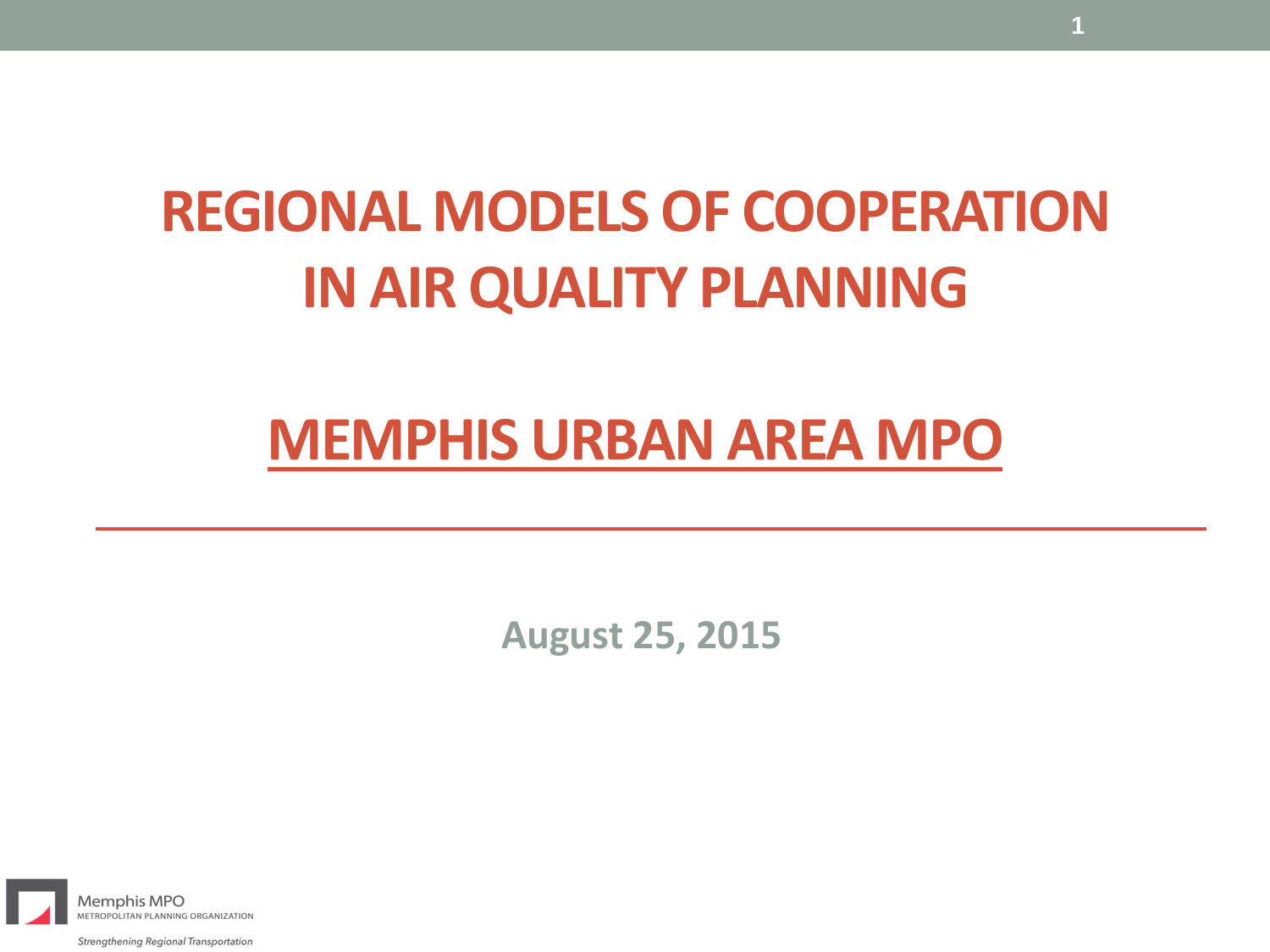# **Background**

- **Bi State MPO (TN and MS), includes 4 Counties :**
	- Entire Shelby Co , TN
	- Entire Desoto Co, MS
	- Partial Fayette Co, TN
	- Partial Marshall Co, MS
- **Population approx. 1.1 million**
- **Major Freight Hub**
	- 5 Class 1 Railroad
	- 4<sup>th</sup> largest Inland Port
	- $\bullet$  2<sup>nd</sup> busiest cargo airport in the world





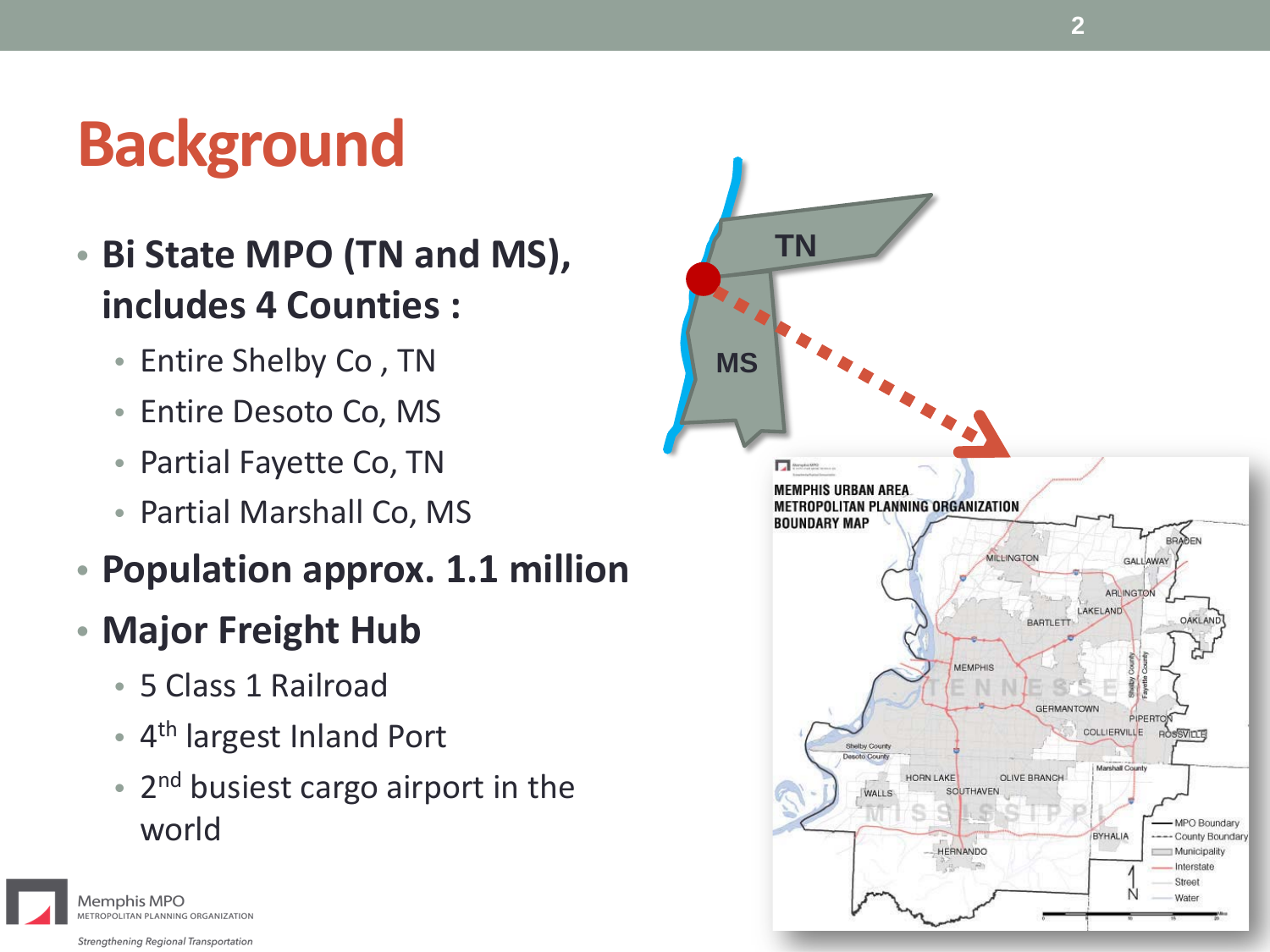# **Background contd.**

- **Memphis- TN-AR-MS MSA-**
	- 9 counties
	- Includes **2 MPOs**
		- Memphis Urban Area MPO (TN & MS)
		- West Memphis MPO, AR

### **Air Quality**

- **Carbon Monoxide** Shelby County, TN – in Maintenance, ends in 2017
- **Ozone** Non- attainment under 2008 8 hr. Includes:
	- Entire Shelby Co and Partial Desoto Co **(Memphis MPO)**
- Crittenden Co **(West Memphis MPO**



ETROPOLITAN PLANNING ORGANIZATION Strengthening Regional Transportation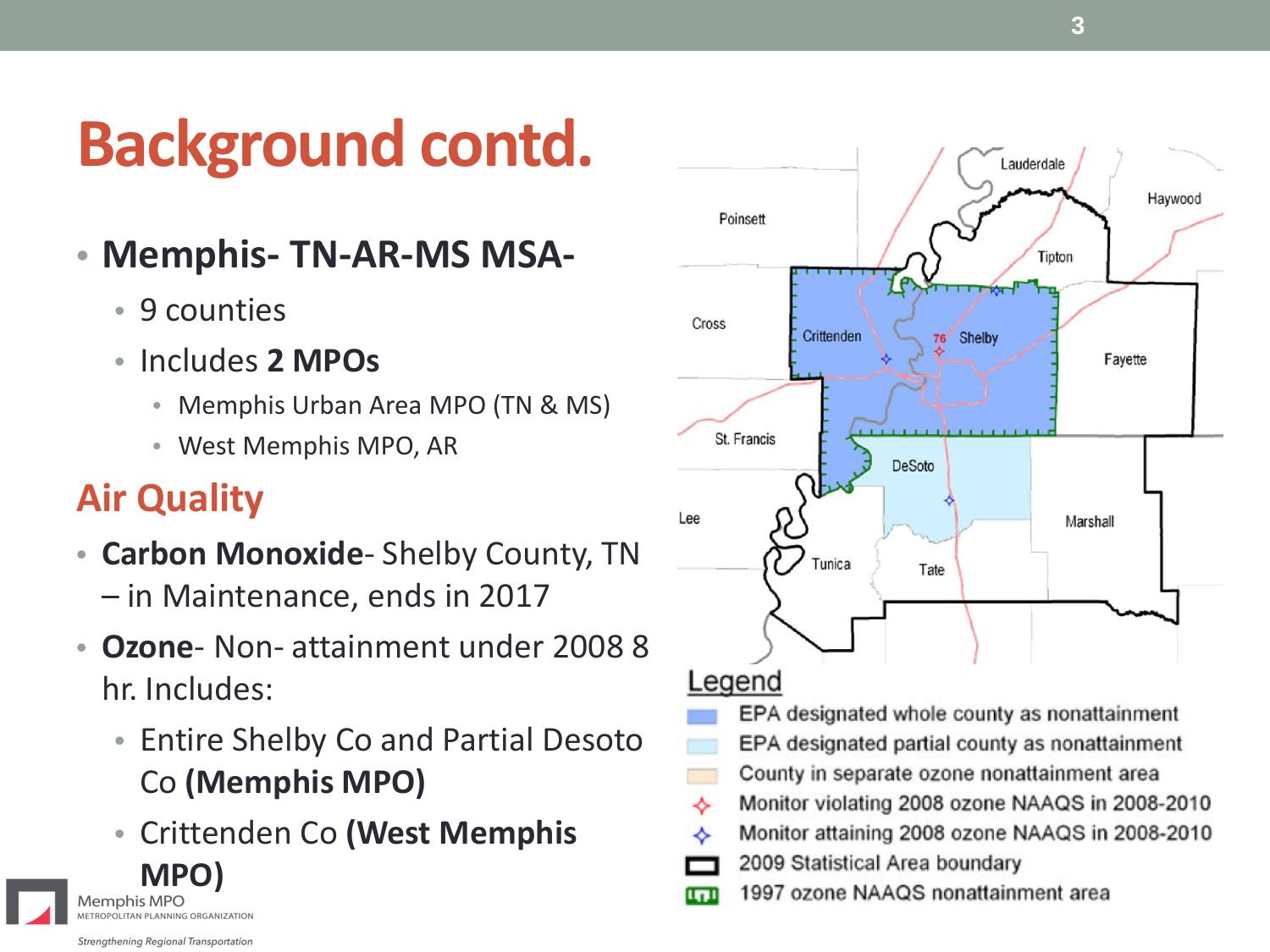## **Air Quality Coordination**

• **Inter-Agency Consultation (IAC) Group:**





Strengthening Regional Transportation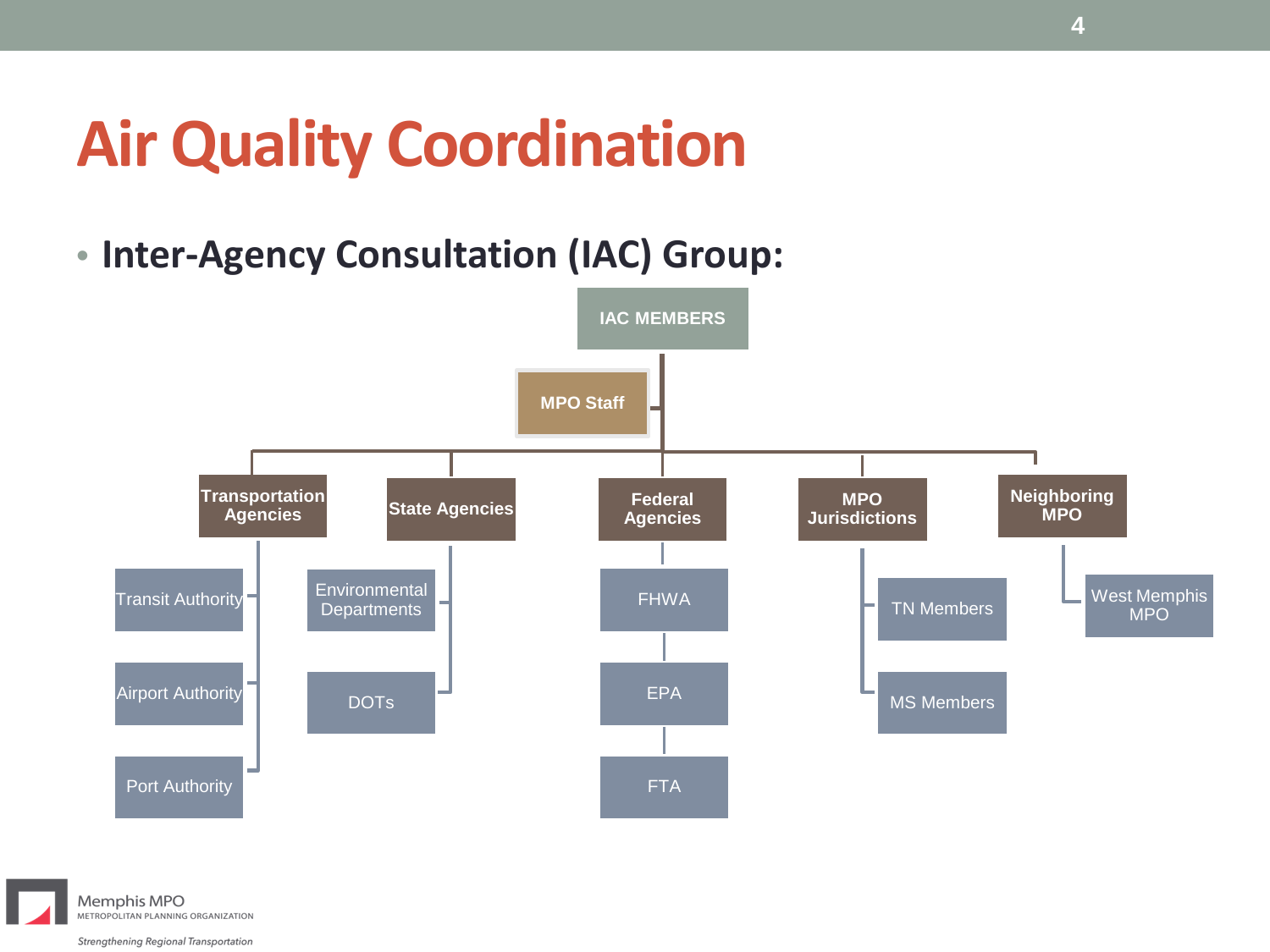# **Air Quality Coordination cont.**

### • **Requires consultation with IAC on:**

- Development of New Plans
- Amendments to the Plan
- **Cooperative and Consensus Based Approach**
- **MOU between the two MPOs:**
	- Separate **budgets**, separate **conformity process**, separate **plans**
	- But continued participation in each others planning process, incl. AQ
- **Budgets:**
	- No MPO level budgets (Shelby Co has budgets, Desoto Co does not)
	- Hence, separate conformity analysis

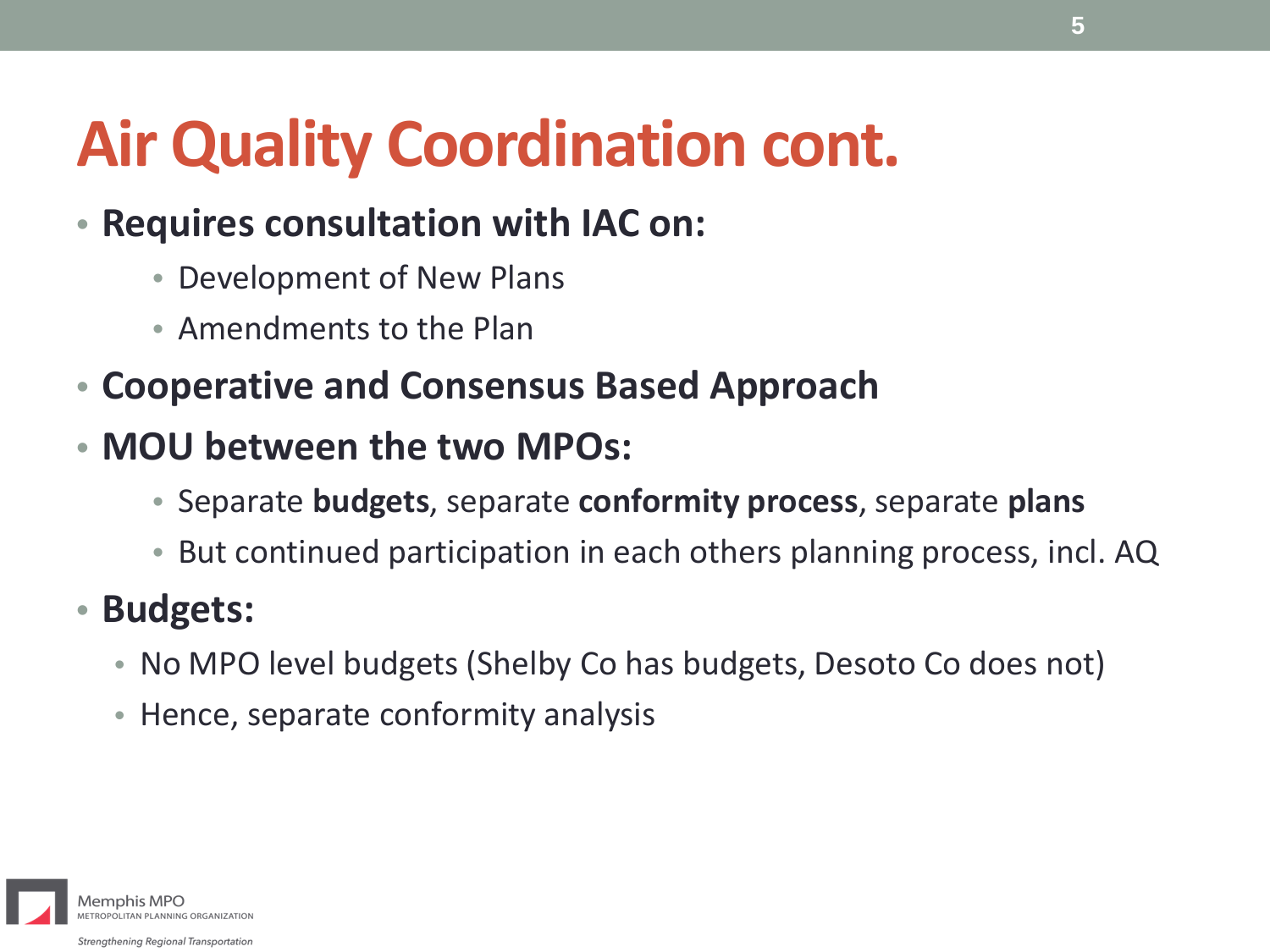# **Air Quality Coordination cont.**

• **Data:**

- Memphis MPO Regional Travel Demand Model (TDM)
- Memphis MPO Regional Land Use Model
- Some common Input
	- Metrological data from the airport
	- MOVES Model Technique (Inventory Method)
	- Age Distribution
	- Vehicle Type VMT
	- Some Model Years

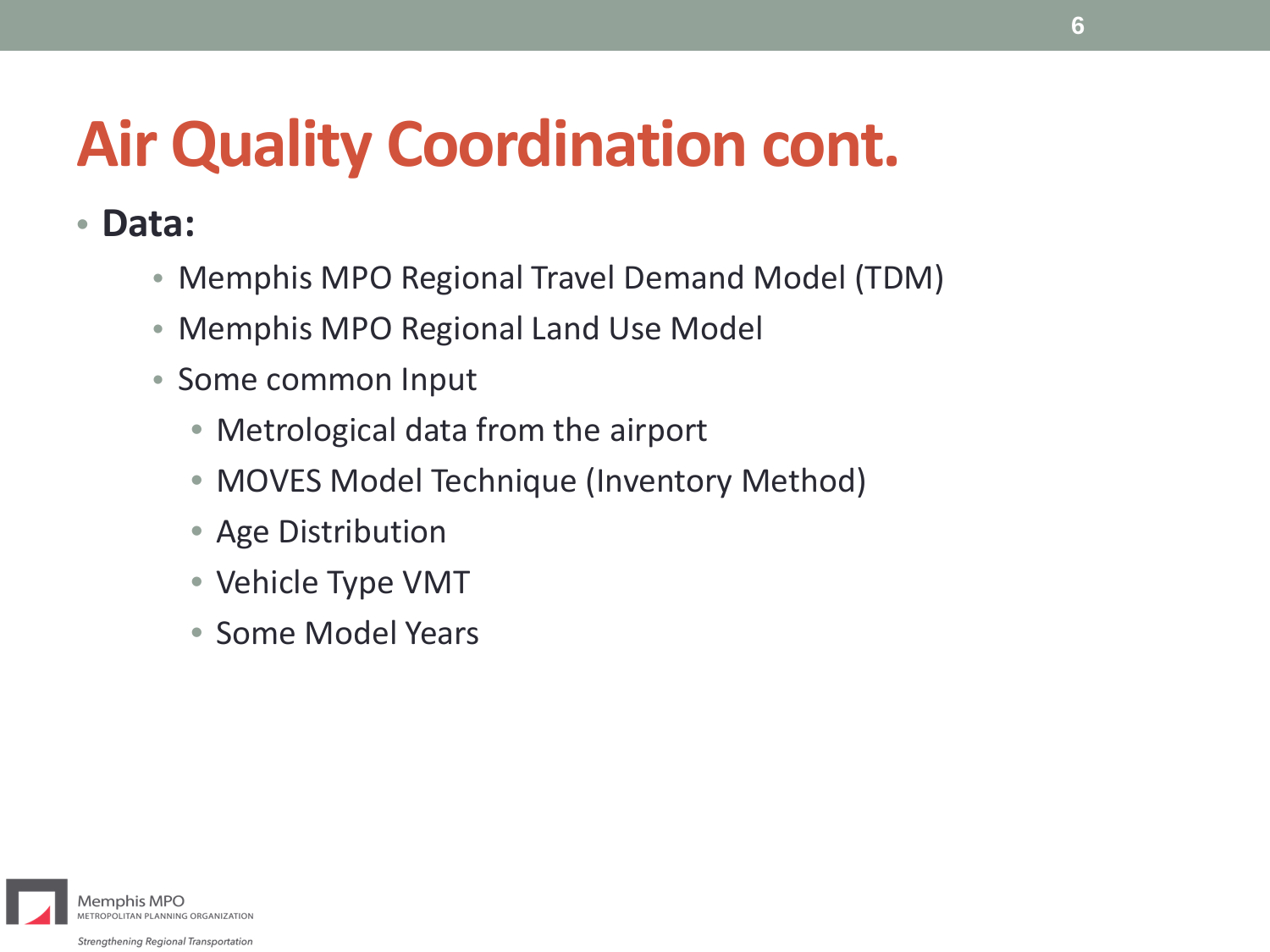### **Air Quality Process**

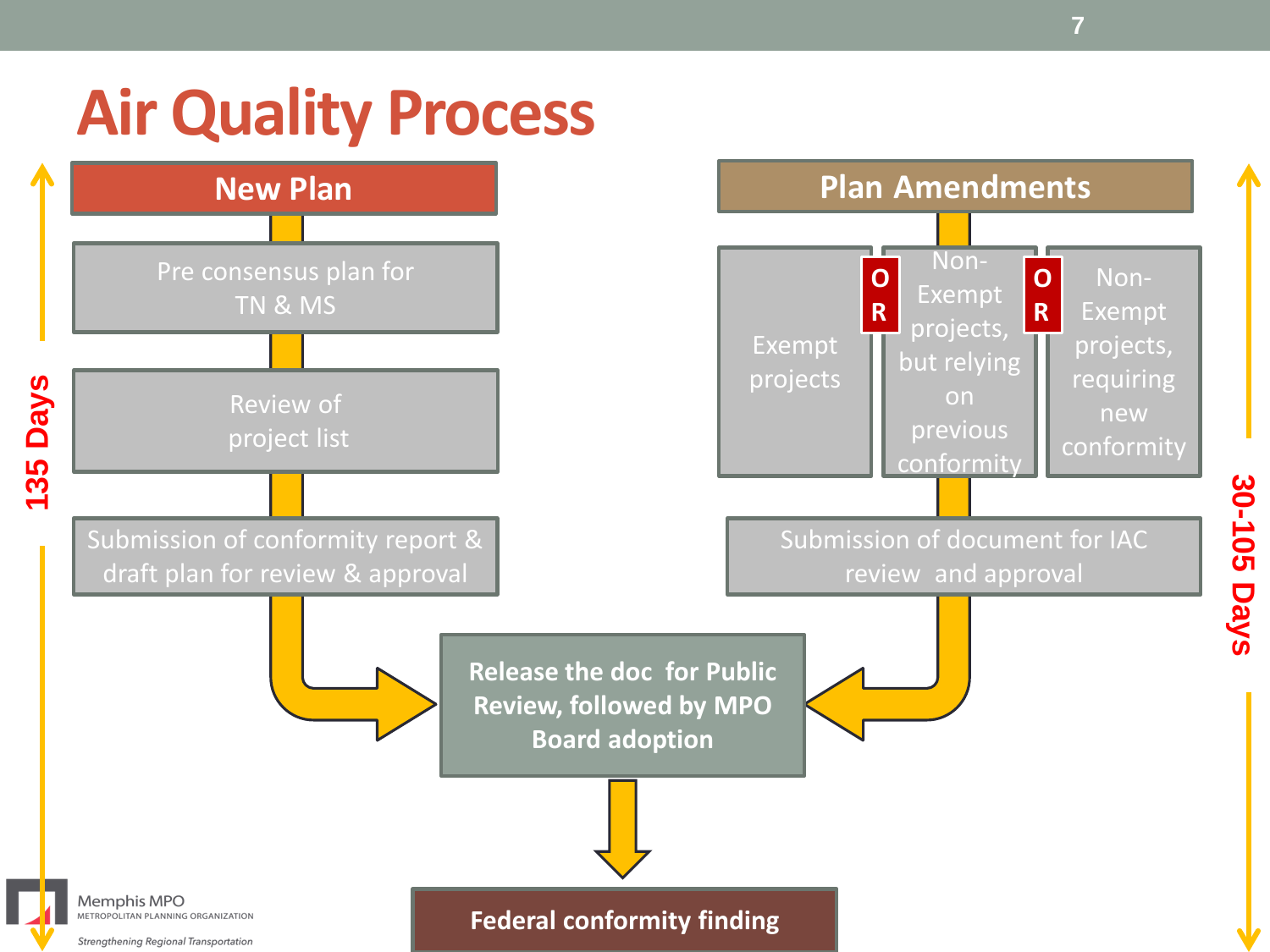### **Example of Documentation**

#### **Plan Development**

|                 |                     |                                                                         |                 | <b>TDOT Projects</b>                                                                                                   |                     |              |           |                                  |                       |         |                          |                                              |                                                             |
|-----------------|---------------------|-------------------------------------------------------------------------|-----------------|------------------------------------------------------------------------------------------------------------------------|---------------------|--------------|-----------|----------------------------------|-----------------------|---------|--------------------------|----------------------------------------------|-------------------------------------------------------------|
| S <sub>No</sub> | <b>Project Name</b> | <b>Termini</b>                                                          | Horizon<br>Year | <b>Project Description</b>                                                                                             | Status <sup>1</sup> | Lead         |           | Length Func Clas;                | Can it be<br>modeled? | ADT     | Regionali<br>Significant | <b>LRTP Amendment</b><br>Needed <sup>1</sup> | Remarks                                                     |
|                 | $II-40$             | Interchange @ Canada Road                                               | $E+C$           | Interchange improvements including replacing bridges, reconstructing<br>acceleration and deceleration lanes and tapers | Non-Exempt          | <b>T</b> DOT | <b>NA</b> | Urban<br>Interstate              | Yes                   | 83,350  | <b>Yes</b>               | No                                           |                                                             |
|                 | $II-40$             | HPP-ID# 1359 and 4945, Interchange @ I-240<br>East of Memphis (Phase 2) | $E+C$           | Construct I-40 flyover ramp                                                                                            | Non-Exempt          | <b>T</b> DOT | <b>NA</b> | Urban <sup>'</sup><br>Interstate | Yes                   | 134,240 | <b>Yes</b>               | No                                           |                                                             |
|                 | $1-55$              | Interchange at Crump Boulevard                                          | 2020            | Interchange modification                                                                                               | Non-Exempt          | <b>T</b> DOT | <b>NA</b> | Urban<br>Interstate              | Yes                   | 48.173  | Yes                      | No                                           |                                                             |
|                 | $1-240$             | Interchange at Airways Blvd                                             | 2030            | nterchange modification                                                                                                | Non-Exempt          | <b>T</b> DOT | <b>NA</b> | Urban '<br>Interstate            | Yes                   | 147,032 | Yes                      | Yes                                          | Amend LRTP to remove reference to<br>Plough Blvd in termini |

#### **Plan Amendments**

|           |                   |                            |             |         |                     | <b>August 2015 Proposed TIP Amendments - Memphis MPO</b>                                                                                                                                                                                     |             |      |                          |      |             |      |                          |      |                   |
|-----------|-------------------|----------------------------|-------------|---------|---------------------|----------------------------------------------------------------------------------------------------------------------------------------------------------------------------------------------------------------------------------------------|-------------|------|--------------------------|------|-------------|------|--------------------------|------|-------------------|
|           |                   | TIP ID# Lead Agency County |             | Funding | <b>Project Name</b> | <b>Proposed Changes</b>                                                                                                                                                                                                                      |             |      | <b>New Federal Funds</b> |      |             |      | <b>Old Federal Funds</b> |      | <b>Conformity</b> |
| <b>NO</b> |                   |                            |             | Source  |                     |                                                                                                                                                                                                                                              | 2014        | 2015 | 2016                     | 2017 | 2014        | 2015 | 2016                     | 2017 | Exempt            |
|           | TN-IM-<br>2011-01 | <b>TDOT</b>                | Shelby NHPP |         | <b>Blvd</b>         | Amend the project by adding \$31,500,000 in NHPP<br>federal funds and \$3,500,000 in state funds for FY 2016<br>I-55 Interchange at Crump Construction. The total project cost has increased so<br>additional construction funds are needed. | \$4,630,419 |      | \$60,750,000             |      | \$4,630,419 |      | \$29,250,000             |      | Non-Exempt        |

|                     | <b>New TIP Page</b>        |                          |                                      |                                                                                                                                                                                                                                                                                |                     |             |                    | Adopted 09-12-2013 |  |
|---------------------|----------------------------|--------------------------|--------------------------------------|--------------------------------------------------------------------------------------------------------------------------------------------------------------------------------------------------------------------------------------------------------------------------------|---------------------|-------------|--------------------|--------------------|--|
|                     | TIP #                      | STP-M-2000-04            | <b>TDOT PIN #</b>                    | 110296                                                                                                                                                                                                                                                                         | <b>Horizon Year</b> | $E+C$       | Lead Agency        | Memphis            |  |
|                     | County                     | Shelby                   | Length                               | 0.5 miles                                                                                                                                                                                                                                                                      | LRTP #              | 690001      | Conformity         | Non-Exempt         |  |
|                     | <b>Project Name</b>        |                          | Poplar(US 72)/Sweetbriar Interchange |                                                                                                                                                                                                                                                                                |                     |             | <b>TOTAL COST</b>  | <b>104,040,000</b> |  |
| <b>TIP Document</b> | Termini/Intersection       | Poplar at Sweetbrian     |                                      |                                                                                                                                                                                                                                                                                |                     |             |                    |                    |  |
|                     | <b>Project Description</b> | pedestrian improvements. |                                      | Modify the Poplar/Sweetbriar interchange by widening the ramp from Sweetbriar to westbound Poplar Avenue (Ramp B) to two lanes. Poplar<br>will be widened as necessary to accommodate the merging of traffic from the new ramp lane. Project scope will include ADA accessible |                     |             |                    |                    |  |
|                     | <b>Obligated Funds</b>     | <b>Fiscal Year</b>       | <b>Type of Work</b>                  | <b>Funding Type</b>                                                                                                                                                                                                                                                            | <b>Total Funds</b>  | Fed Funds   | <b>State Funds</b> | Local Funds        |  |
|                     | \$1,448,000 / 03.21.14     | 2014                     | CONST                                | STP-M                                                                                                                                                                                                                                                                          | \$3,620,000         | \$2,896,000 |                    | \$724,000          |  |
| Memphis MPO         |                            |                          |                                      |                                                                                                                                                                                                                                                                                |                     |             |                    |                    |  |

Strengthening Regional Transportation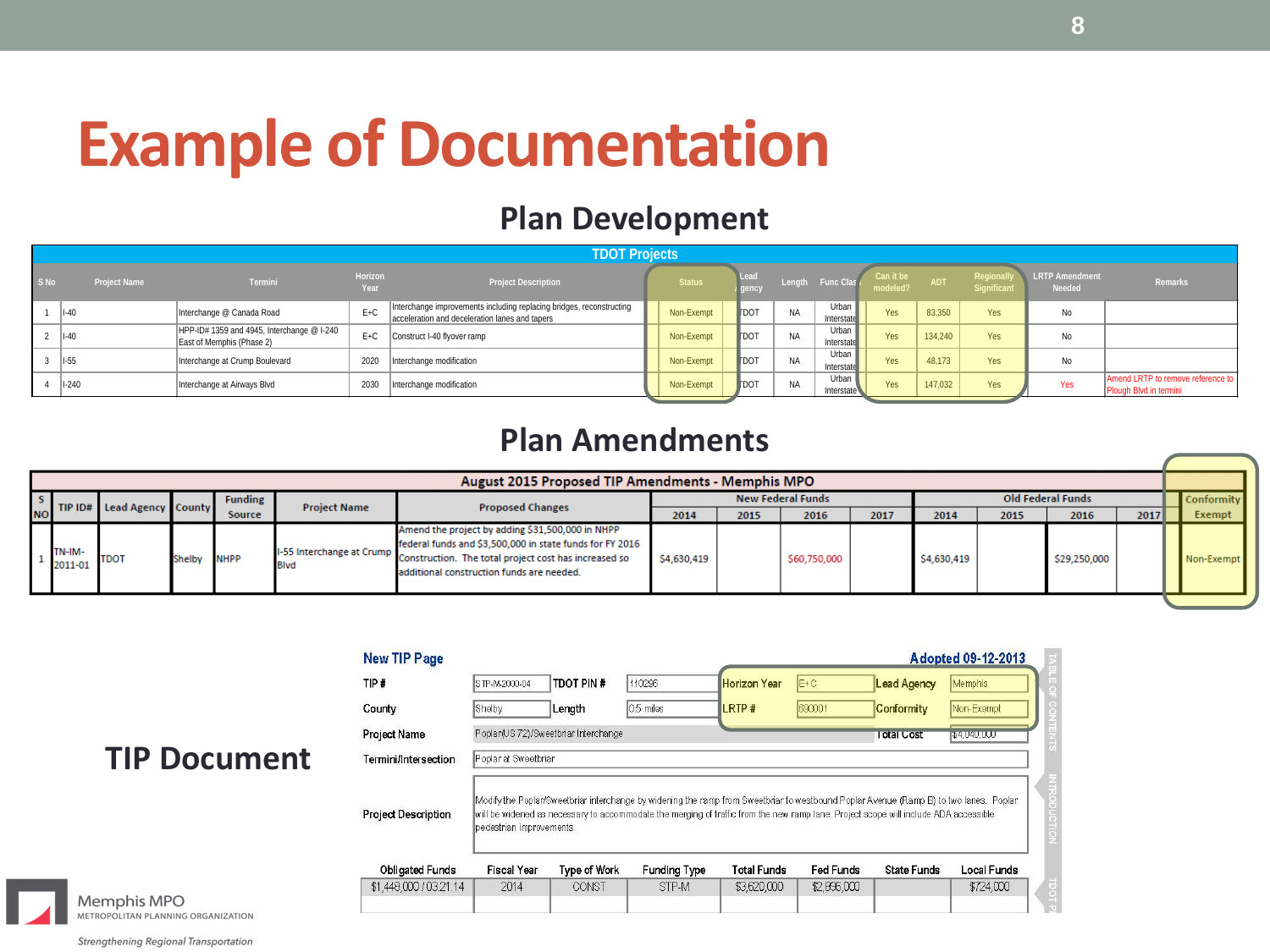## **IAC – what makes things works**

- **Communication** email, conf calls or one to one phone calls
- **Timely delivery** of information/ documentation
- Provide **easy to read** information e.g. summary documents
- **Education**
	- EPA's presentation in Desoto Co before non-attainment designation
	- MPO 101 for members
- Build **relationships** with the agencies responsible for SIPs and budget's
	- Helped us with our timeline for MS amendments
	- Our model is used for their budgets development, their budgets effect our plans
- **Statewide IAC calls** hosted by federal agencies- participants include **MPOs. State agencies and neighboring state**

AN PLANNING ORGANIZATION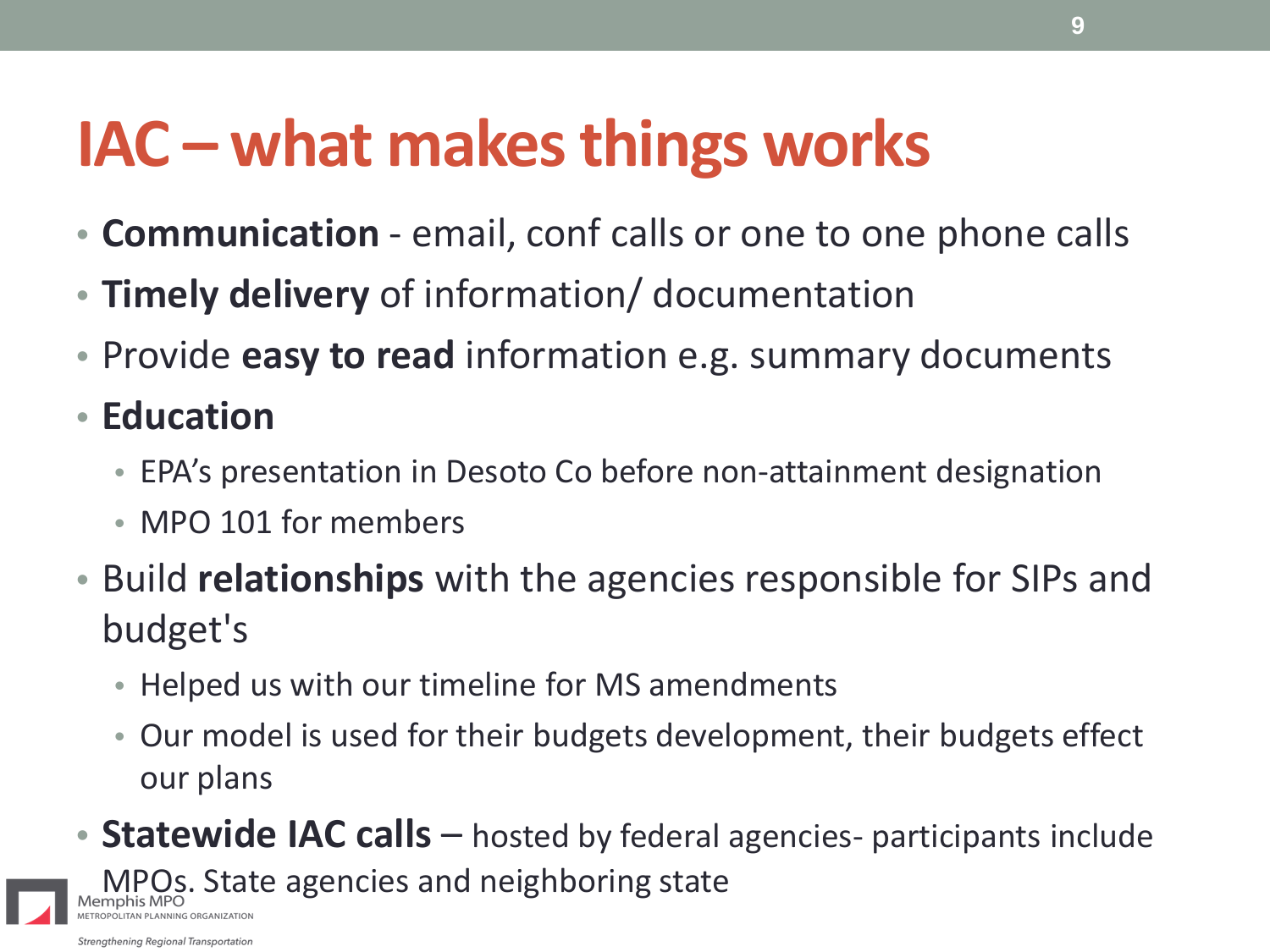## **IAC – Some challenges**

### • **Level of understanding varies** –

- For Example- request for Project changes (scope/funding) and its impact on conformity
- Misunderstanding of the time required by the process
- **Additional dedicated staff time needed for coordination**
- **Timeline–**
	- For example-interpretation of conformity status exempt vs non-exempt
- **Project Delays due to review times involved**

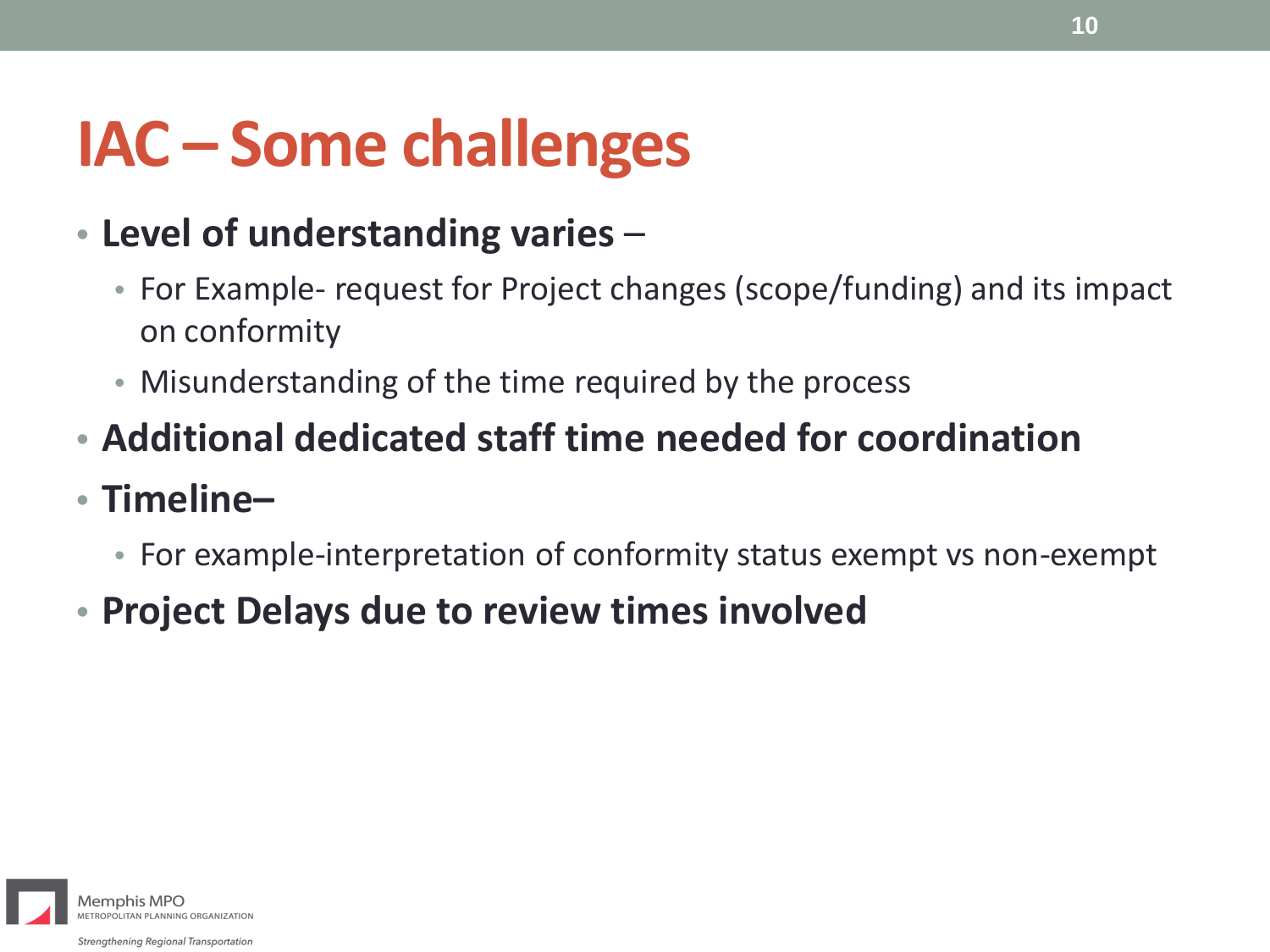### **Benefits**







Strengthening Regional Transportation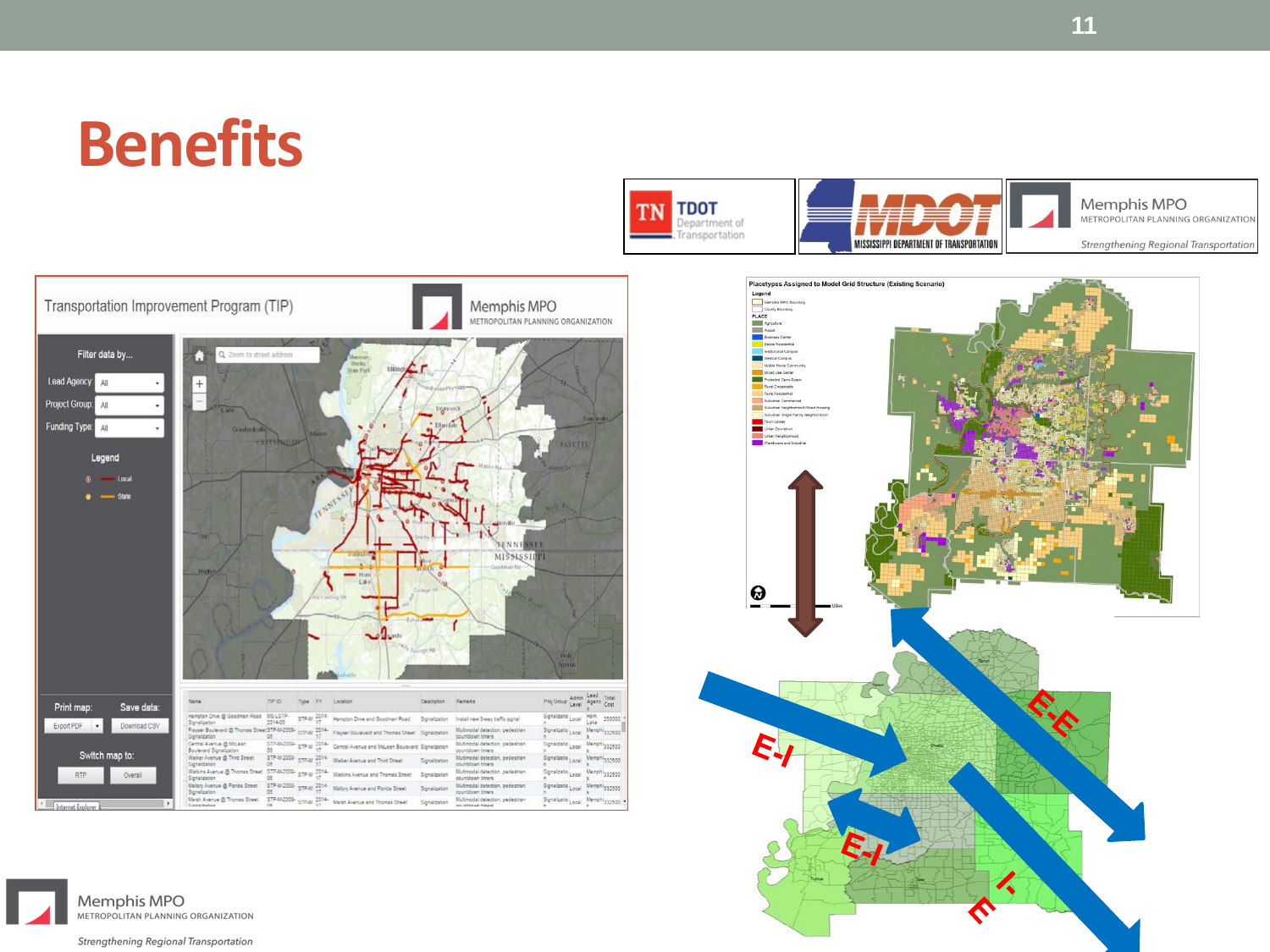### **Takeaways**

- **Read the SIP** Be aware of changes that can impact schedule
- **Timeline**  Have a good Idea of timeframe needed to complete tasks related to conformity
- **Roles** Have a clear idea regarding participants responsibilities. If needed have an MOU
- **Data** If possible, have same data used for conformity as well as SIP
- **Education** IAC Members have different backgrounds/levels of expertise
- **Tracking** Technical nature of air quality planning, document plan and amendment review, correspondence, etc.
- **Communicate** Keep everyone is informed, Emails, Conference Calls, etc.